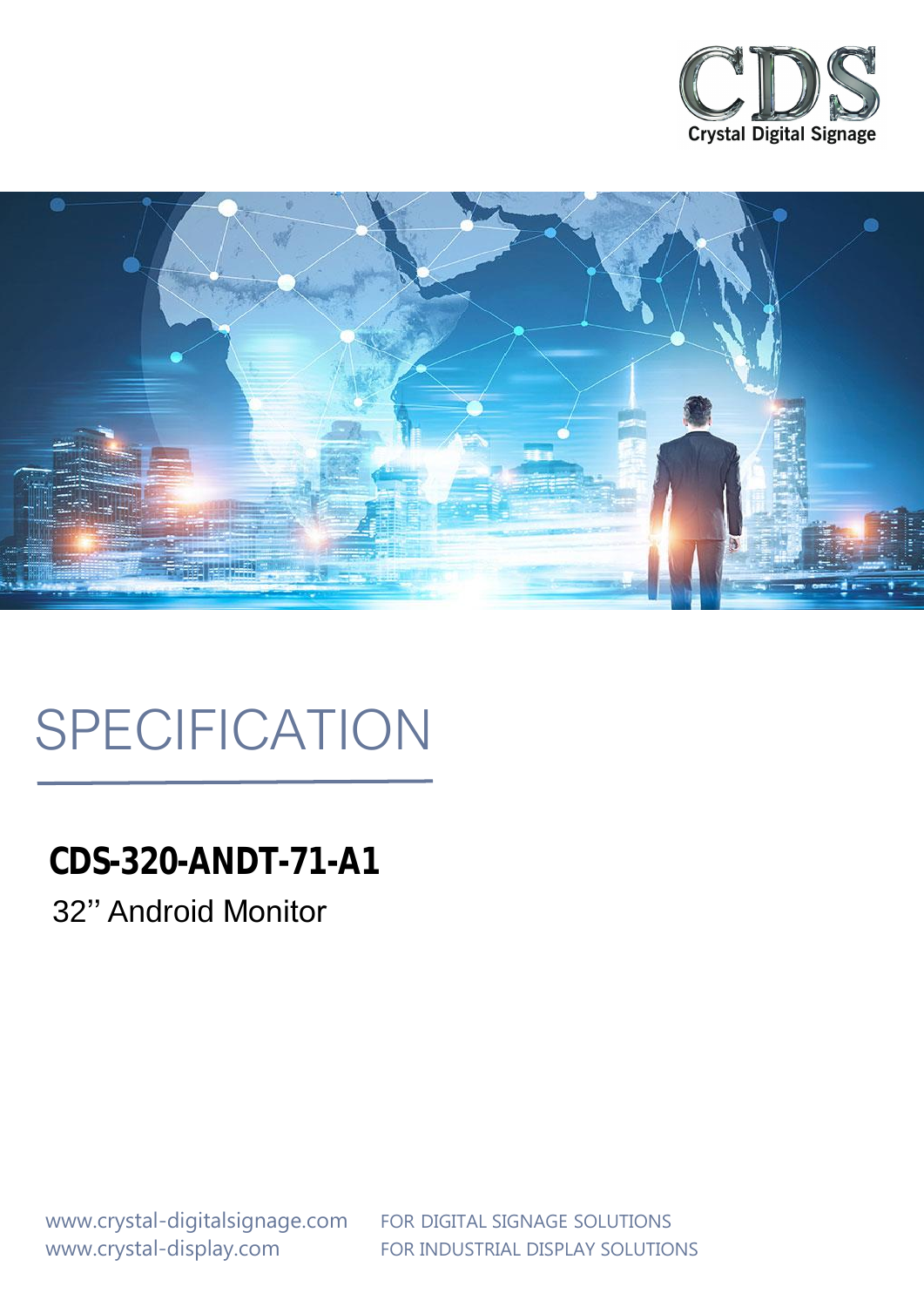

TECHNICAL DATASHEET

# MO-320-ANDT-71-A1

### 32"Android Monitor (Available with and without PCAP Touch)

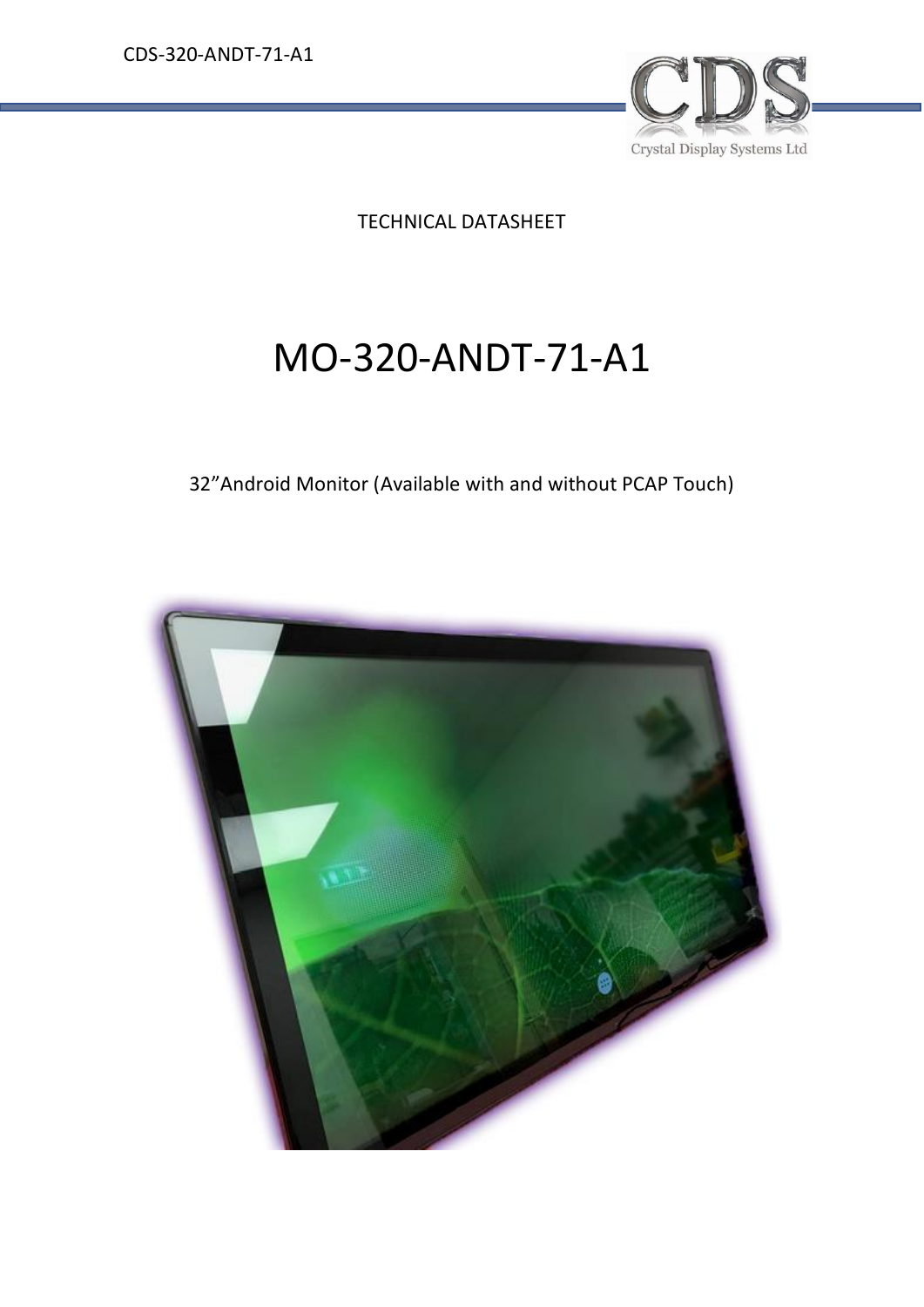

#### **FEATURES**

- 32" 16:9 LED Backlight Monitor
- 1920x1080 resolution
- 1000:1 contrast ratio
- 89/89/89/89 view angle
- Glass Fronted
- Optional PCAP Touchscreen
- RK3399
- Android 7.1
- CE, FCC

#### **TECHNICAL SPECIFICATION**

| <b>Model</b>      |                            | MO-320-ANDT-71-A1                |
|-------------------|----------------------------|----------------------------------|
|                   | <b>LCD Size</b>            | 32"                              |
|                   | <b>Display Resolution</b>  | 1920 x 1080                      |
|                   | Display Area               | 700.4(H) × 394.8(V) mm           |
|                   | <b>Aspect Ratio</b>        | 16:9                             |
|                   | <b>Brightness</b>          | 300 cd/m2                        |
|                   | Contrast                   | 1000:1                           |
| <b>LCD</b>        | Colour                     | 16.7M                            |
|                   | <b>Response Time</b>       | 5 <sub>ms</sub>                  |
|                   | <b>Pixel Pitch</b>         | $0.36 \times 0.36$ mm            |
|                   | <b>Viewing Angle</b>       | 178°/178°                        |
|                   | <b>OSD Languages</b>       | Multi Language                   |
|                   | <b>Power Consumption</b>   | < 80W                            |
|                   | Power Input                | 100-240V, AC, 50/60Hz            |
|                   | Speaker                    | <b>Built-in</b>                  |
| Performance       | <b>Working Temperature</b> | 0°C~40°C                         |
|                   | <b>Storage Temperature</b> | -20°C~60°C                       |
|                   | <b>Operating Humidity</b>  | 10~85%                           |
| <b>Dimensions</b> | <b>Outer Dimensions</b>    | 754 X 448.4 x 89.1mm             |
|                   | Net Weight                 | 14.5 kgs                         |
|                   | <b>Gross Weight</b>        | 16.3 kgs                         |
|                   | <b>VESA Mounting</b>       | 200 x 200 mm                     |
|                   | Certifications             | CE, FCC                          |
|                   | Processor                  | <b>RK3399</b>                    |
| <b>Android</b>    | Memory                     | RK3399 2G                        |
|                   | Storage                    | 16GB                             |
|                   | Android                    | 7.1                              |
|                   | Connectors                 | USB*2, HDMI, RJ45, TFT card slot |
|                   | <b>Bluetooth supported</b> | Yes                              |
|                   | WiFi                       | 802.11b/g/n/ac                   |
|                   | LAN                        | 10/100M Ethernet                 |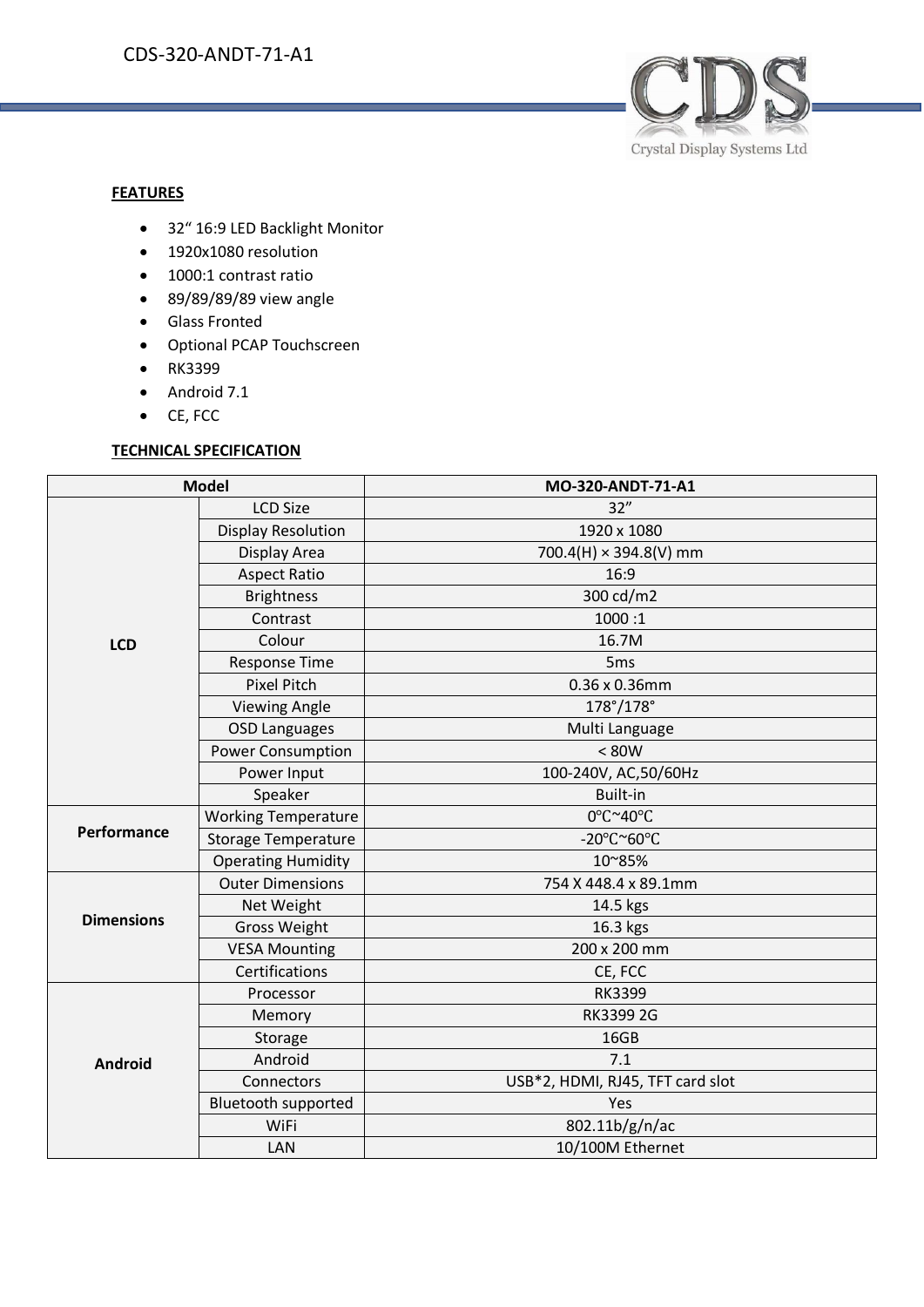